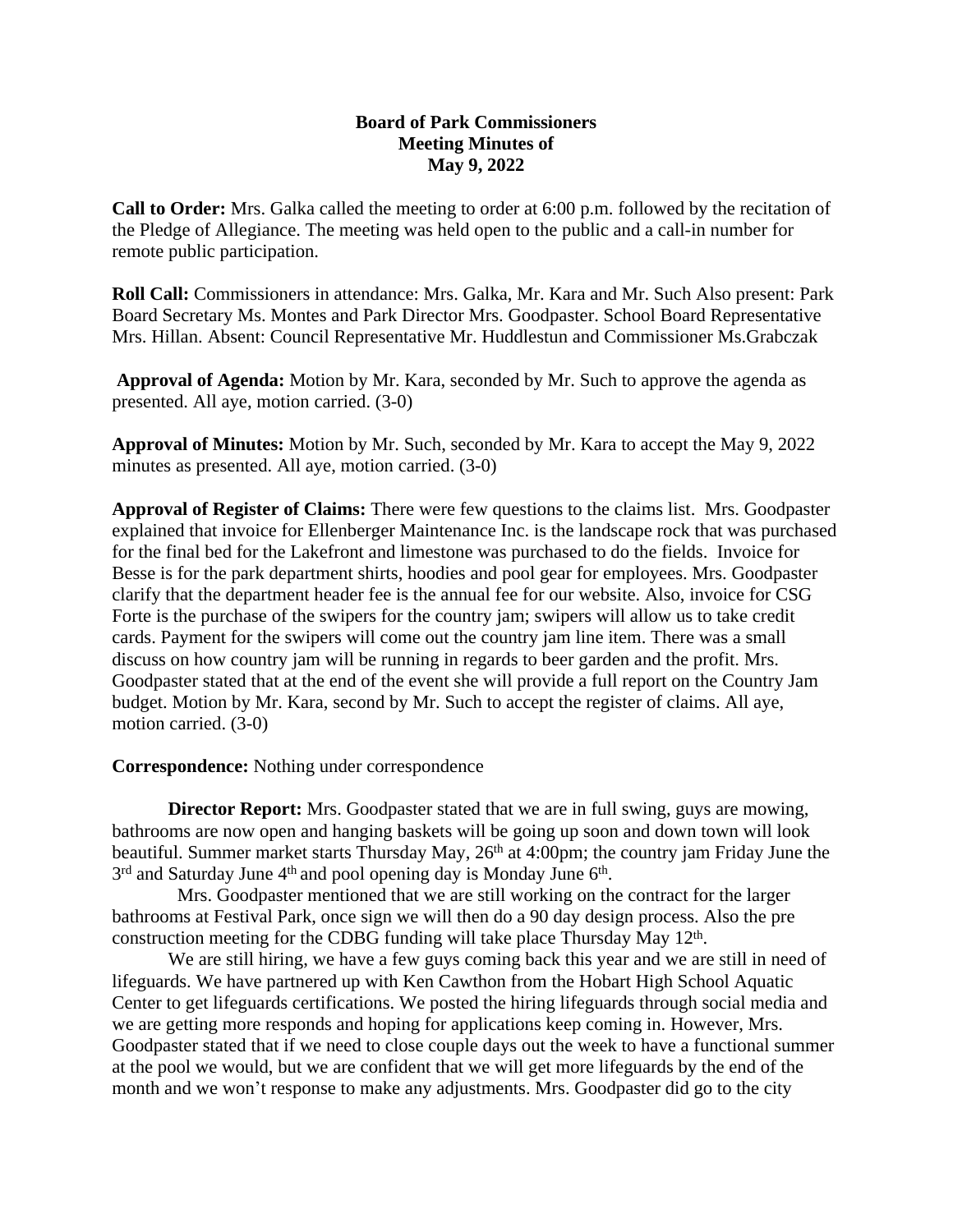council and asked for a raise to the maximum pay rate for our part-time employees. The council raised the rate up to \$16.00 dollars, so that will help retain people and get lifeguards to work at a completive rate.

Mrs. Goodpaster also mentioned that park department partnered up with Chasing Dreams. They do a planting event every year at Festival Park, this year the event will take place on the 25th at 11:00 am. The Parks has also partnered up with the boys scouts again to do a specific clean-up day June 5<sup>th</sup> at noon at Robinson Lake. Last year they brought in a lot of people and it did an amazing job.

**Plan Commission Report:** Nothing to report under plan commission

**Common Council Report:** Nothing to report under common council

**School Board Report**: Mrs. Hillan retouched on the fact that the school is having trouble with lifeguards as well, they are encouraging students to get certified and school is pay for their certifications. They are also paying students in the evening to sub as custodians because they are short handed as well. Mrs. Hillan announced graduation for kindergarten is Thursday June 2<sup>th</sup> and High School graduation on Sunday June 5<sup>th</sup> with a rain out day Monday the 6<sup>th</sup> outside at the football field. Mrs. Hillan also talked about creating a partnership with the free lunch program and the Lake County library program; so that kids can get to exchange books and get free lunch on the same day.

There was a small discuss in regards to country jam and the end goal of Brickie Bowl. Mrs. Goodpaster stated that for the country jam the bathrooms will not be open. There will be plenty of port potties provided for the country jam. She also mentioned a little about the future for Brickie Bowl. The plan mentions locker rooms, bathrooms, parking and electric. The end goal is to be able to have Brickie Bowl as a rentable facility.

## **Old Business:** Nothing under Old Business

**New Business: Gym Rental Rates and Fees:** Mrs. Goodpaster asked the board if they had any concerns or questions in regards to the gym rental that was presented last meeting. She mentioned that the rental sheet didn't change; however, there was a calendar that shows city programming Monday through Friday. Pickle ball is still going on during the weekend and cardio drumming has been moved to the gyms as well. Open gym will be added once we get the okay from council. We are really looking forward for the party rental and ready to get that started right away. The rental fees were added to our deposit sheet as well. Mrs. Goodpaster sat down with the clerk treasure and fees were broking down, parks gets 35% of the rentals and city will get 65% to cover the overhead. She mentioned that any programming at the gym will be all 100% profit to us. Mrs. Goodpaster also made a deal with Shawn the new maintenance guy and he agreed to take care of the cleaning in the weekends as long as our guys mowed the area by the Maria Reiner Center.

There was a small discuss on the lighting on for the Gyms. Mr. Such offered to come out and take a look at the lighting and offered his expertise and do any job needed internally or the possibly with any grant available for lighting. The end goal is to be able to save some money to the park department. Mrs. Goodpaster and Mr. Such will be collaborating together and taking a